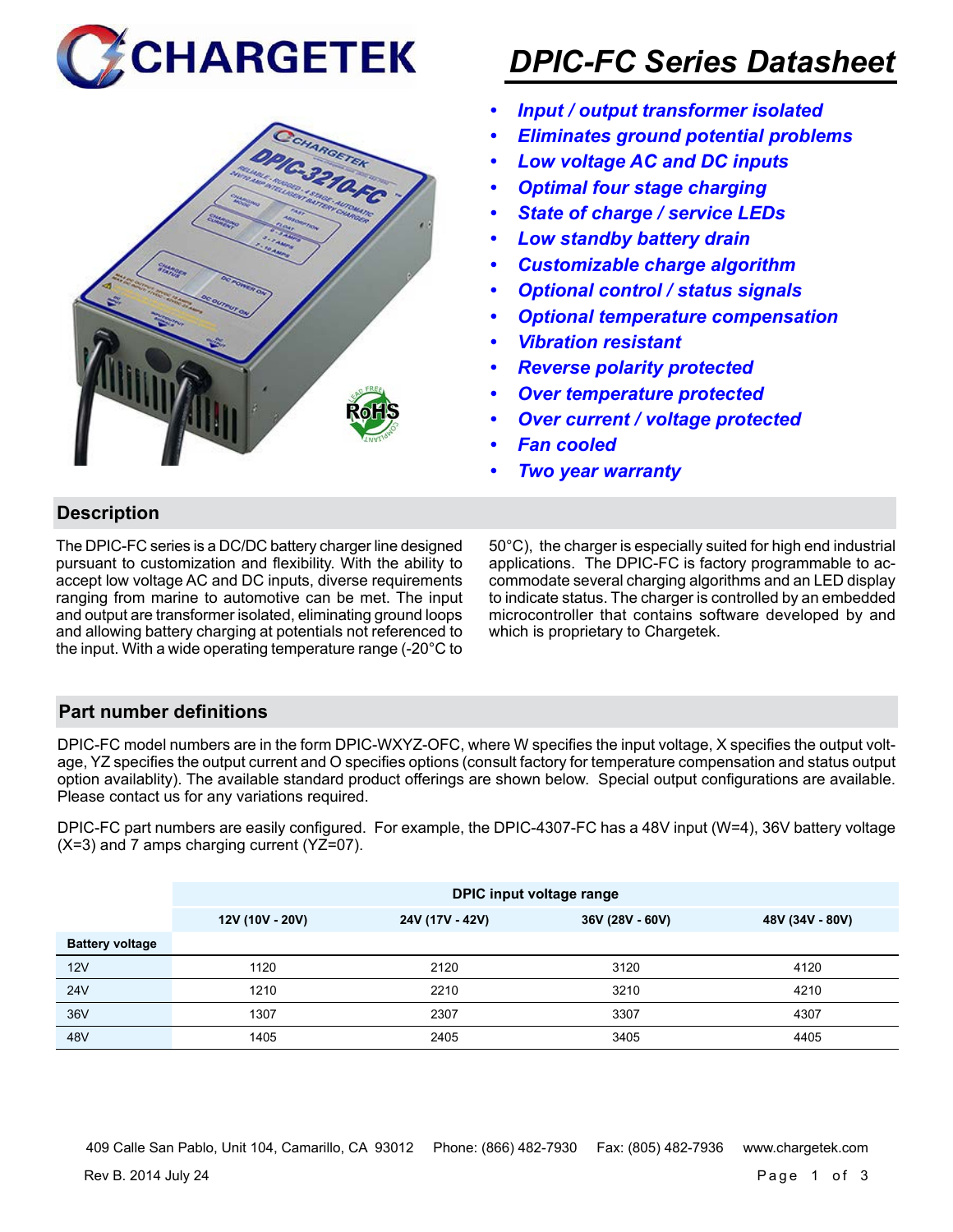# **Charging specifications**



## **12V battery bank 24V battery bank**

|                     | <b>PARAMETER DESCRIPTION / CONDITIONS</b>                                              | MIN  | NOM  | MAX  | <b>UNITS</b> |
|---------------------|----------------------------------------------------------------------------------------|------|------|------|--------------|
| $V_{\text{FSTERM}}$ | Fast charge termination voltage,<br>$25^{\circ}$ C                                     | 14.3 | 144  | 14.5 | <b>VDC</b>   |
| $V_{FL}$            | Float voltage, $I_{\text{out}} < I_{\text{esc}}$ , 25°C                                | 13.4 | 13.5 | 13.6 | <b>VDC</b>   |
| $I_{FS}$            | Fast charge current, $V_{\text{raffley}} =$<br>XY volts                                | 20.0 | 21.0 | 22.0 | Amps         |
| ARTERM              | Absorption mode charge termina-<br>tion current, transition from fast to<br>absorption | 2.5  | 3.0  | 3.5  | Amps         |
| FLTERM              | Float charge termination current                                                       | 0.3  | 0.4  | 0.5  | Amps         |
| $V_{FQ}$            | Charge current less than 1A                                                            |      | 15.6 |      | volts        |
| <sup>1</sup> SBY    | Standby current, AC off                                                                |      |      | 1.0  | ma           |
|                     |                                                                                        |      |      |      |              |

# to battery until absorption voltage is reached  $(V_{FSTERN}$ ). Transition to absorption mode follows and regulates battery voltage at  $V_{FSTERM}$ until current decreases to  $I_{ABTERM}$ . Float mode follows and regulates battery voltage at  $V_{F1}$ . At the user's discretion, an equalization mode can be initiated. The equalization voltage  $V_{EQ}$  is approximately 2.5V/cell and the battey current is limted to a small value. For more information, please refer to the information tab for the equalization and desulphation page at our website: www.chargetek.com/equalization.html

|                            | <b>PARAMETER DESCRIPTION / CONDITIONS</b>                                              | MIN  | <b>NOM</b> | <b>MAX</b> | <b>UNITS</b> |
|----------------------------|----------------------------------------------------------------------------------------|------|------------|------------|--------------|
| <b>FSTERM</b>              | Fast charge termination voltage,<br>$25^{\circ}$ C                                     | 28.6 | 28.8       | 29.0       | <b>VDC</b>   |
| $\mathsf{V}_{\mathsf{FL}}$ | Float voltage, $I_{\text{out}} < I_{\text{es}}$ , 25°C                                 | 26.8 | 27.0       | 27.2       | VDC          |
| $I_{FS}$                   | Fast charge current, $V_{\text{raffers}}$ =<br>XY volts                                | 9.0  | 10.0       | 11.0       | Amps         |
| ABTERM                     | Absorption mode charge termina-<br>tion current, transition from fast to<br>absorption | 2.5  | 3.0        | 3.5        | Amps         |
| <b>FLTERM</b>              | Float charge termination current                                                       | 1.2  | 1.5        | 1.8        | Amps         |
| $V_{FQ}$                   | Charge current less than 1A                                                            |      | 31.2       |            | volts        |
| I <sub>SBY</sub>           | Standby current, AC off                                                                |      |            | 1.0        | ma           |

| PARAMETER                      | <b>DESCRIPTION / CONDITIONS</b>                                                        | MIN  | <b>NOM</b> | MAX  | <b>UNITS</b> |
|--------------------------------|----------------------------------------------------------------------------------------|------|------------|------|--------------|
| $\mathsf{V}_{\texttt{FSTERM}}$ | Fast charge termination voltage,<br>$25^{\circ}$ C                                     | 42.9 | 43.2       | 43.4 | <b>VDC</b>   |
| $V_{FL}$                       | Float voltage, $I_{\text{out}} < I_{\text{esc}}$ , 25°C                                | 40.2 | 40.5       | 40.7 | <b>VDC</b>   |
| $I_{FS}$                       | Fast charge current, $V_{\text{raffers}}$ =<br>XY volts                                | 6.5  | 7.0        | 7.5  | Amps         |
| <b>ABTERM</b>                  | Absorption mode charge termina-<br>tion current, transition from fast to<br>absorption | 1.7  | 2.0        | 2.3  | Amps         |
| FI TFRM                        | Float charge termination current                                                       | 0.8  | 1.0        | 1.2  | Amps         |
| $V_{FQ}$                       | Charge current less than 1A                                                            |      | 46.8       |      | volts        |
| <sup>I</sup> SBY               | Standby current, AC off                                                                |      |            | 1.0  | ma           |

## **36V battery bank 48V battery bank**

|                            | <b>PARAMETER DESCRIPTION / CONDITIONS</b>                                              | MIN  | <b>NOM</b> | <b>MAX</b> | UNITS      |
|----------------------------|----------------------------------------------------------------------------------------|------|------------|------------|------------|
| ESTERM                     | Fast charge termination voltage,<br>$25^{\circ}$ C                                     | 57.8 | 58.0       | 58.2       | <b>VDC</b> |
| $\mathsf{V}_{\mathsf{FL}}$ | Float voltage, $I_{\text{out}} < I_{\text{res}}$ , 25°C                                | 53.8 | 54.0       | 54.2       | <b>VDC</b> |
| I <sub>FS</sub>            | Fast charge current, $V_{\text{raffers}}$ =<br>XY volts                                | 4.5  | 5.0        | 5.5        | Amps       |
| <b>ARTERM</b>              | Absorption mode charge termina-<br>tion current, transition from fast to<br>absorption | 1.3  | 1.5        | 1.8        | Amps       |
| FI TFRM                    | Float charge termination current                                                       | 0.6  | 0.8        | 1.0        | Amps       |
| $\mathsf{V}_{\mathsf{EQ}}$ | Charge current less than 1A                                                            |      | 62.4       |            | volts      |
| <sup>I</sup> SBY           | Standby current, AC off                                                                |      |            | 1.0        | ma         |

409 Calle San Pablo, Unit 104, Camarillo, CA 93012 Phone: (866) 482-7930 Fax: (805) 482-7936 www.chargetek.com